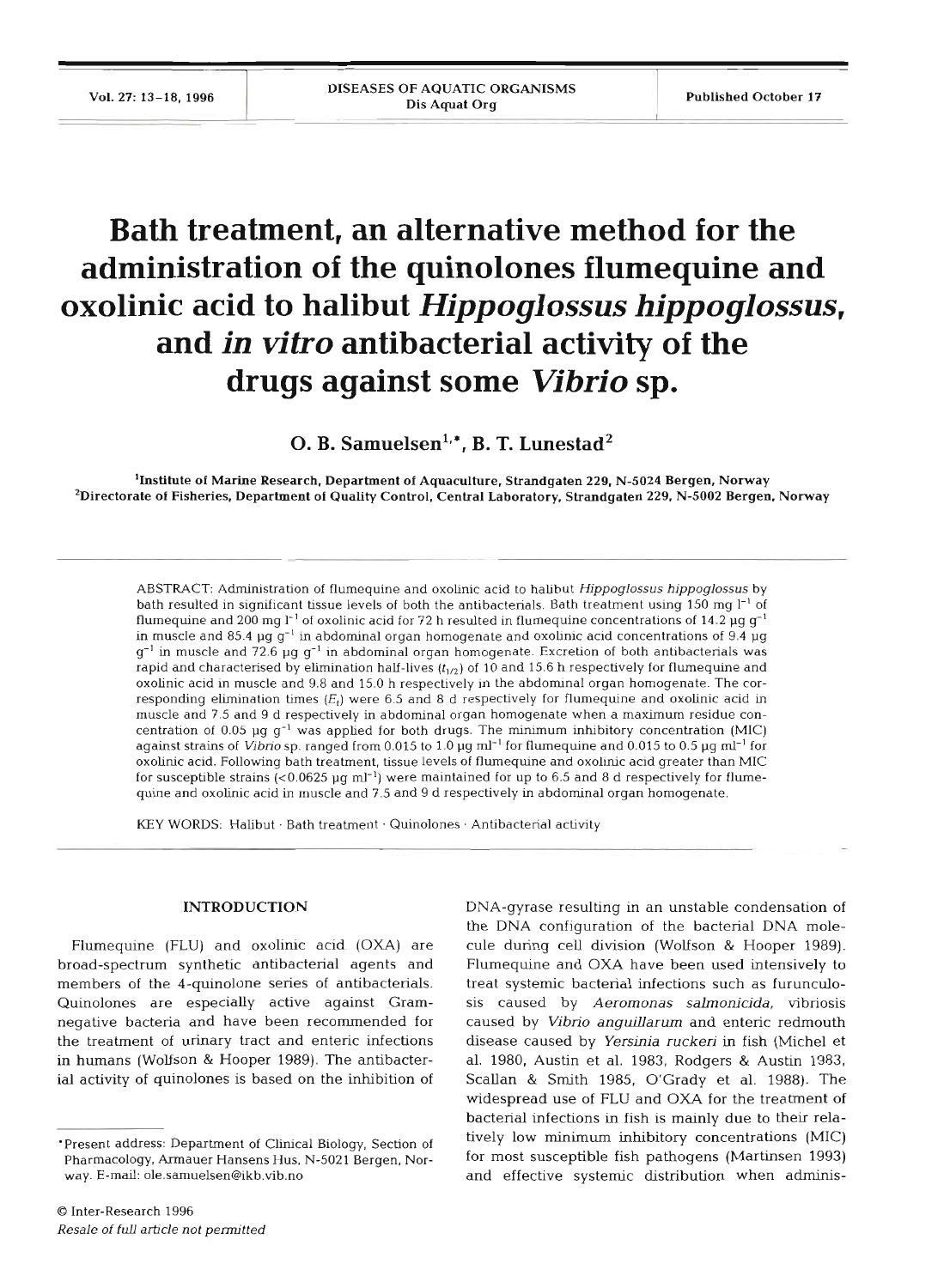tered orally via medicated feed (Chevalier et al. 1981).

Injection into the peritonea1 cavity or muscle represents the most effective and accurate means of administering a therapeutic dose of an antibacterial agent to an individual fish. However, since individual injection is costly in time and labour and causes stress to the fish it is inappropriate as a routine method of chemotherapy. At present, injection is only used in the treatment of valuable broodstock fish. Oral administration of drugs using food pellets containing the desired antibacterial substance permits treatment of large quantities of fish relatively easily at a moderate cost in labour and has become the prime route of medication. However, diseased fish often show reduced appetite, which together with hierarchical behaviour will result in uneven distribution of the antibacterial in the stock. This gives rise to a situation where only healthy individuals that are still feeding are protected by the antibacterial. Bath treatment offers an equal dose to both healthy and diseased fish and is easy to carry out with agents of sufficient water-solubility. Being restricted to tanks of limited size, bath treatment may be an alternative in treating small fish where the feed uptake is minimal due to infection, low temperature or early stages of development. It has previously been demonstrated that bath administration of erythromycin with surfactant could eliminate *Aeromonas salmonicida* from the intestine of fish (Roberts 1980). Bath treatment with FLU was shown to successfully eliminate stress inducible furunculosis in Atlantic salmon *Salmo salar* smolts (O'Grady & Smith 1992). Bath administration of sulphonamides and trimethoprim has shown the drugs to be well absorbed in both rainbow trout *Oncorhynchus mykiss* and cod *Gadus morhua*  (Bergsjø 1974, Bergsjø & Bergsjø 1978, Bergsjø & Søgnen 1980, Borgan et al. 1981).

Several studies have addressed the pharmacokinetics of OXA and FLU in fish held in seawater (Hustvedt & Salte 1991, Hustvedt et al. 1991, Ishida 1992, Rogstad et al. 1993, Elema et al. 1994, Martinsen & Horsberg 1995). However, information on the pharmacokinetic properties of quinolones administered by bath to halibut is not presently available in the literature.

The aim of this study was to determine the absorption, tissue distribution and elimination of FLU and OXA in halibut following bath treatment, and also the *in vitro* MIC values for the drugs against some strains of *Vibrio* sp.

# **MATERIALS AND METHODS**

Chemicals. Flumequine (FLU) and oxolinic acid (OXA) were obtained from Norsk Medisinaldepot (Rergen, Norway). Methanol, acetonitrile, tetrahydrofuran (HPLC-grade), sodium hydroxide (NaOH) and oxalic acid dihydrate were all from Vercks (Darmstadt, Germany).

Chromatography. The HPLC system used consisted of a Spectra-Physics SP 8800 ternary HPLC-pump (Spectra-Physics, San Jose, *Cl\,* USA) connected to a Spectra-Physics SP 8780 X R Autosampler and a Shimadzu RF-535 fluorescence detector (Shimadzu, Kyoto, Japan) operating at an excitation wavelength of 325 nm and an emission wavelength of 360 nm. The integrator was the model SP-4270 from Spectra-Physics. The HPLC system was programmed to inject 20 µl samples into the  $150 \times 4.6$  mm analytical column packed with 3 pm particles of MOS-Hypersil (C-8), (Shandon Southern Products, Astmoor, UK) in our laboratory using a Shandon column packing machine. The column was operated at room temperature. The mobile phase used contained A: 0.025 M oxalic acid pH 3.2 - acetonitrile - methanol - tetrahydrofuran (80 - 2.5 - 15 - 2.5 v/v) and B: oxalic acid pH  $3.2$  - acetonitrile - methanol - tetrahydrofuran (50 - 20 - 25 - 5 v/v). The solutions were filtered through a 0.2 pm Millipore filter. The elusion profile was as follows: 0 to 4 min., 50 to 100% B linear gradient; 4 to 10 min. isocratic 100% B; 10.1 to 15 min. isocratic 50% A and 50% B. The flow rate was 1 m1 min.-'

Stock solutions of FLU and OXA were prepared at a concentration of 0.1 mg ml<sup>-1</sup> in 0.1 M NaOH and stored at -20°C. Working standards were prepared by dilution from the stock solutions with 0.1 M NaOH.

Experimental fish. Approximately 250 halibut obtained from Tinfos Aqua (Kvinesdal, Norway), ranging in weight from 3 to 5 g, were maintained in a circular  $(1 \text{ m} \times 2.5 \text{ m} \text{ i.d.})$  flow-through seawater tank at the laboratory of the Institute of Marine Research, Bergen, Norway. The seawater had a salinity of *33%* and a temperature of  $12.0 \pm 0.5$ °C. Ten fish were taken prior to initiation of the study and analysed by HPLC to confirm the absence of FLU and OXA from the tissues. Tissues from these fish also served as samples for the calibration curves.

Bath administrations. The bath administrations were carried out in 40 1 glass aquaria contaiming 20 1 of the drug solution. The drugs were dissolved in 50 m1 of a 0.025 M solution of NaOH and added to the seawater to a final concentration of 150 mg  $l^{-1}$  of FLU or 200 mg  $l^{-1}$  of OXA. It was decided to use a FLU concentration of 150 mg  $l^{-1}$  in the bath due to lethality on 1 of 5 fish in a preliminary experiment using a bath concentration of  $200$  mg  $l^{-1}$ . Extremely high concentrations of FLU in both muscle  $(136.4 \text{ µg g}^{-1})$  and abdominal organ homogenate (580.8  $\mu$ g g<sup>-1</sup>) was found in the dead fish. Administration of FLU by bath or by injection has shown to be capable of causing lethal concentrations of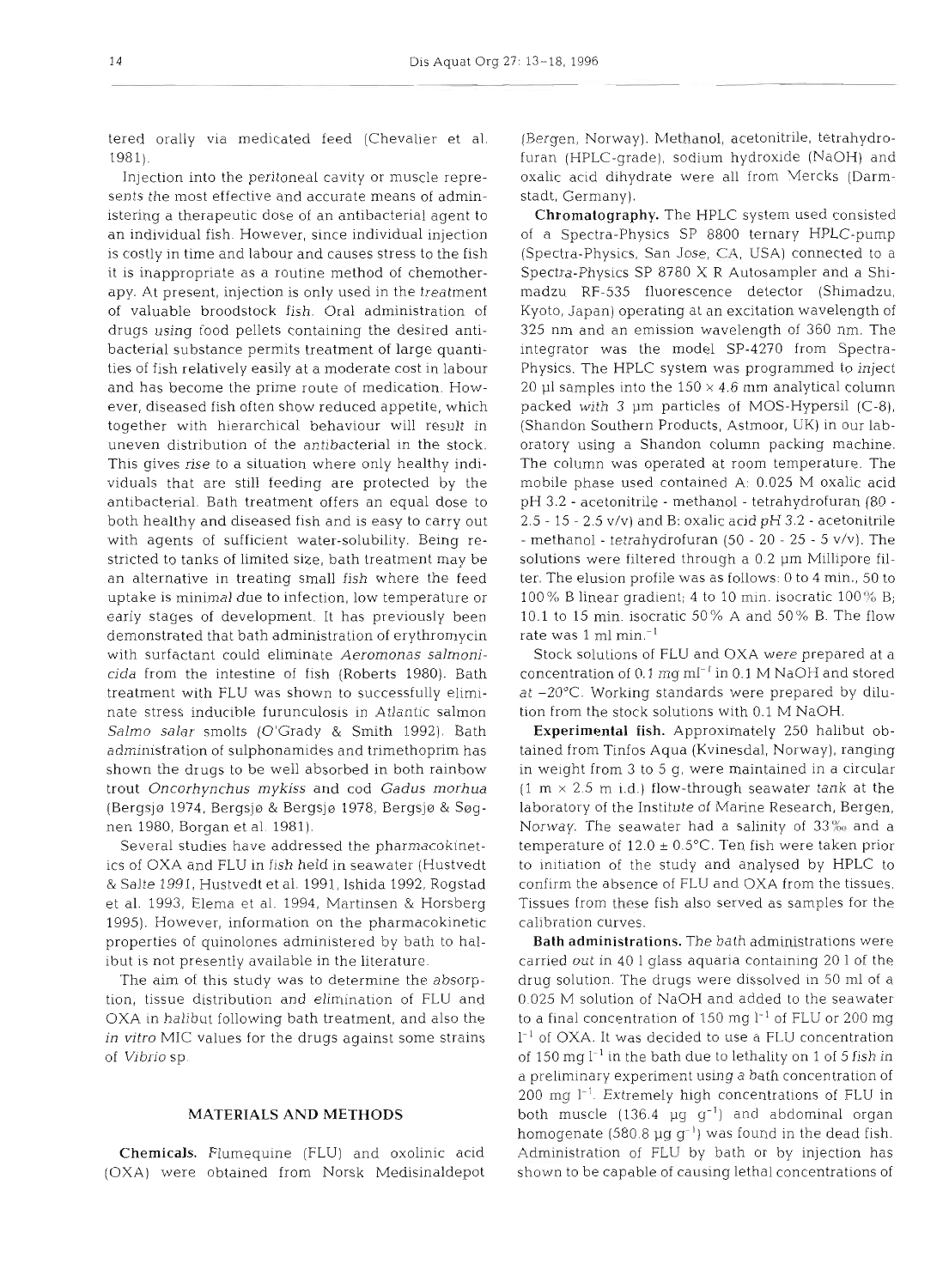the drug in Atlantic salmon smolts (Scallan 1983, O'Grady & Smith 1992). A possible link between oral administration of FLU to Atlantic salmon pre-smolts and lethality has been described by Hiney et al. (1994). The bath solutions were aerated and the aquaria equipped with a filter-pump to remove fecal particles. Twenty-four hours prior to initiating bath treatment the test fish were transferred to the aquaria for acclimatisation. The fish were kept in the drug solution for 72 h followed by transfer of the remaining fish to flowthrough seawater tanks containing unmedicated seawater. Six fish were removed at 24, 48 and 72 h during treatment and at the following times post treatment: 1, 3, 5, 7, 10 and 14 d. The sampled fish were rinsed in clean seawater in order to avoid contamination of the samples by drug-containing water. The fish were killed by a blow to the head and kept at  $-20^{\circ}$ C until analysed.

Sample preparation. Samples of muscle and abdominal organ homogenate (0.1 g) were homogenised in 1.0 m1 of 0.1 M NaOH solution containing the internal standard. Following homogenisation, 0.5 m1 of the homogenate was transferred to a polypropylene tube. After centrifugation at  $12900 \times q$  in a Biofuge 13 tablecentrifuge (Heraeus Sepatech, Osterode am Harz, Germany) for 5 min. and filtration of the supernatant through an Acrodisc LC PVDF 0.45 pm syringe filter (Gelman Sciences, Ann Arbor, MI, USA) a clear supernatant was obtained, ready for analysis. The method had a detection limit of 0.05  $\mu$ g g<sup>-1</sup> Flumequine was used as internal standard for the determination of OXA and vice versa. Due to the small size of the fish it was difficult to obtain individual samples of the organs. It was therefore decided to use a homogenate of the abdominal organs as one sample. The abdominal organ homogenate consisted mainly of liver, stomach and intestine.

Data handling. In the depletion phase, linear regression analysis were performed on logarithmically  $(ln)$ transformed tissue concentrations versus time. Elimination half lives  $(t_{1/2})$  were calculated from the monoexponential slope for the drug elimination. Values below the limit of detection were assumed to be zero and eliminated from the calculations. The corresponding elimination times  $(E_t)$  were calculated as the time were the regression line intercepts with a residue concentration of 0.05  $\mu$ g g<sup>-1</sup> for the respective drugs. At present no official maximum residue limit (MRL) has been decided by the European Union for OXA or FLU in food products.

Minimum inhibitory concentration (MIC) determinations. Determination of MIC values was performed using the agar dilution method (Washington 1985). Strains were maintained on Mueller Hinton Agar (Difco) supplemented with 2% NaCl. Material from strains to be examined was transferred to 10 m1 Difco Mueller Hinton Broth (Difco) supplemented with 2 % NaCl and incubated for 48 h at 20 °C giving a final cell density of approximately  $5 \times 10^8$  cells ml<sup>-1</sup>. Using a 10 p1 inoculation loop, bacteria from this broth were distributed on the surface of Mueller Hinton Agar supplemented with 2 % NaCl and containing FLU or OXA. The antibacterial agents were added to the agar in 2-fold dilutions from newly prepared stock solutions. The temperature of the agar on addition of the agents were 50°C. Following incubation at 20°C for 72 h the plates were examined for bacterial growth. The lowest concentration of FLU and OXA at which complete inhibition occurred was recorded as the MIC.

Bacterial strains. In the determination of MIC values the following bacterial strains were examined: *Vibrio anguillarum* serotype 01 (HI 11341), V *anguillarum*  serotype 02 *a* (HI 11347), V *salmonicida* (HI 10448) and *V. splendidus* (1576/92). The first 2 strains are pathogenic to halibut whereas the strains of V *salmonicida* and *V splendidus* are non-pathogenic but were originally isolated from halibut  $(Ø$ . Bergh, Institute of Marine Research, Bergen, pers. comm.).

#### **RESULTS**

No lethality was observed during or after treatment. The mean concentration versus time profiles for FLU and OXA in muscle and abdominal organ homogenate are given in Figs. 1 & 2. Fish-to-fish variation expressed as standard deviation are given as error bars. The % standard deviation ranged from 4 to 24 % and 10 to 21 % respectively for FLU and OXA in muscle and from 14 to 26% and 10 to 46% respectively for



Fig. 1. Hippoglossus hippoglossus. Concentration versus time curves for flumequine in muscle and abdominal organ homogenate of halibut during and following bath treatment in 150 mg  $l^{-1}$  of the drug for 72 h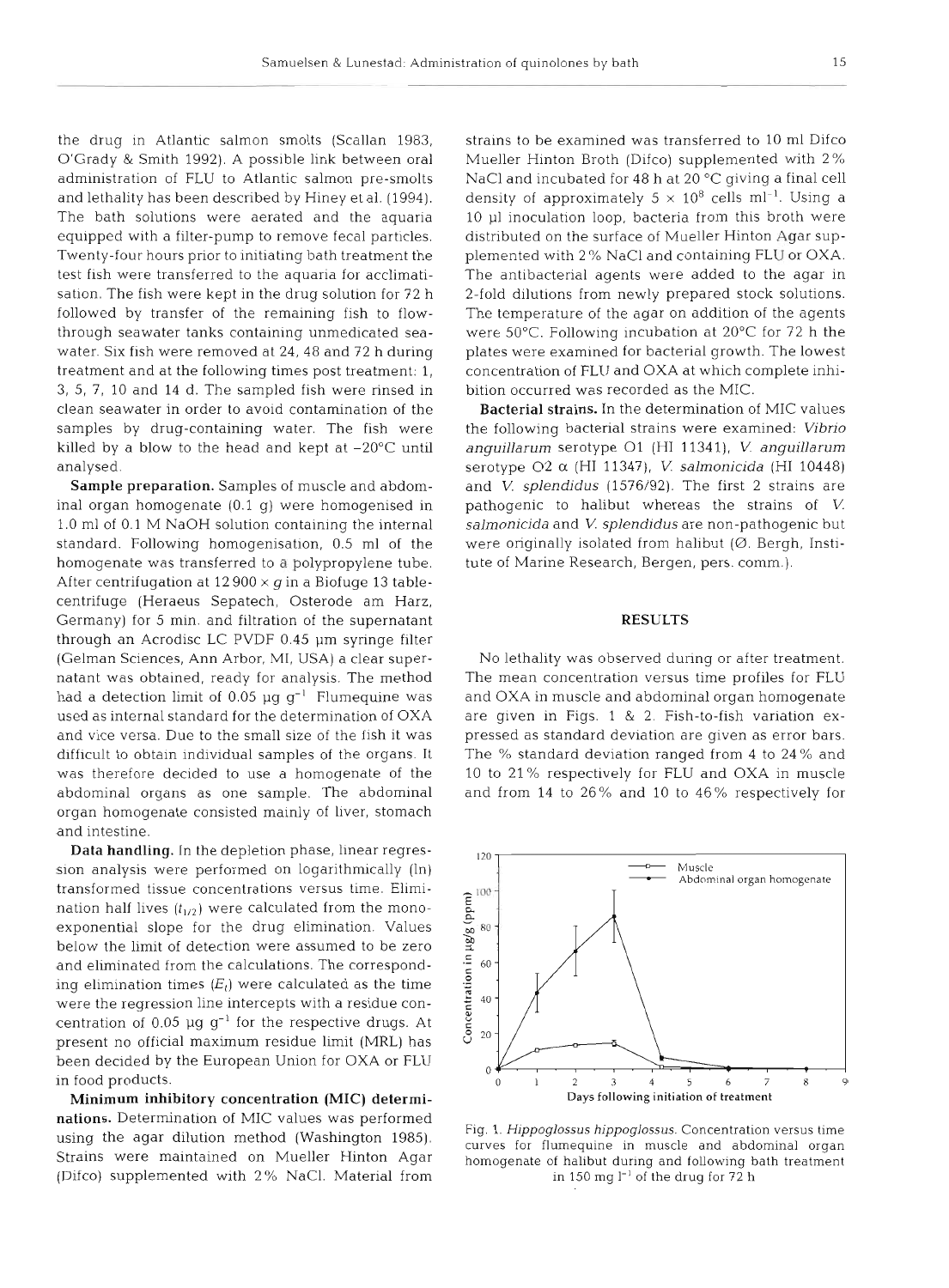

Fig. 2. *Hippoglossus hippoglossus.* Concentration versus time curves for oxolinic acic in muscle and abdominal organ homogenate of halibut during and following bath treatment in 150 mg  $l^{-1}$  of the drug for 72 h

abdominal organ homogenate. Peak concentrations for FLU and OXA following a 72 h bath treatment were 14.2 and 9.4  $\mu$ g g<sup>-1</sup> respectively in muscle and 85.4 and 72.6  $\mu$ g g<sup>-1</sup> respectively in abdominal organ homogenate. At Day 7 post treatment, the drug concentrations in all samples were below the detection limit of the analytical method used. The elimination half lives  $(t_{1/2})$  were calculated to be 10 and 15.6 h respectively for FLU and OXA in muscle and 9.8 and 15.0 h respectively in abdominal organ homogenate. The corresponding elimination times  $(E_t)$  were determined to be 6.5 and 8 d respectively in muscle and 7.5 and 9 d respectively in abdominal organ homogenate using a maximum residue concentration of 0.05  $\mu$ g g<sup>-1</sup>. The correlation value  $(r^2)$  for the slops from which  $t_{1/2}$  and  $E_t$  were calculated were 0.99, 0.99 and 0.98 respectively for muscle and abdominal organ homogenate (FLU) and muscle (OXA). The correlation value for OXA in abdominal organ homogenate was 0.944. No indications of 2-phase elimination for either of the drugs was found. The MICs against the bacterial strains tested in this investigation ranged from 0.015 to 1.0  $\mu$ g ml<sup>-1</sup> for FLU and from 0.015 to 0.5  $\mu$ g ml<sup>-1</sup> for OXA (Table 1).

## DISCUSSION

The analysis showed high concentrations of both FLU and OXA in muscle and abdominal organ homogenate of halibut. Following a 72 h bath treatment with 150 mg  $l^{-1}$  FLU and 200 mg  $l^{-1}$  OXA, peak concentrations of 14.2  $\mu$ g g<sup>-1</sup> (FLU) and 9.4  $\mu$ g g<sup>-1</sup> (OXA) in muscle and 85.4  $\mu$ g g<sup>-1</sup> (FLU) and 72.6  $\mu$ g g<sup>-1</sup> (OXA) in abdominal organ homogenate were obtained. These concentrations are similar or consider-

| Strain | $MIC (uq ml-1)$     |
|--------|---------------------|
|        | Flumequine Oxolinic |
|        | acid                |

*Vibrio anguillarum* O1 HI 11341 0.06 0.03<br>*Vibrio anguillarum* O2α HI 11347 0.015 0.015 *Vibrio anguillarum* 02a *HI* 11347 0.015 0.015

*Vibno splendidus* 1576/92 1.00 0.5

*Vibrio salmonicida* 

y higher than the concentrations achieved follow-<br>oral administration of these drugs to fish held in<br>water. Peak concentrations following oral adminis-<br>varier. Peak concentrations following oral adminis-<br>ion of FLU to Atl

of FLU in hallout were estimated to 10.0 n in<br>scle and 9.8 h in abdominal organ homogenate,<br>ich is shorter than any previous reported values. In<br>lier studies,  $t_{1/2}$  of FLU was found to be 23 and<br>6 h in muscle and 23 an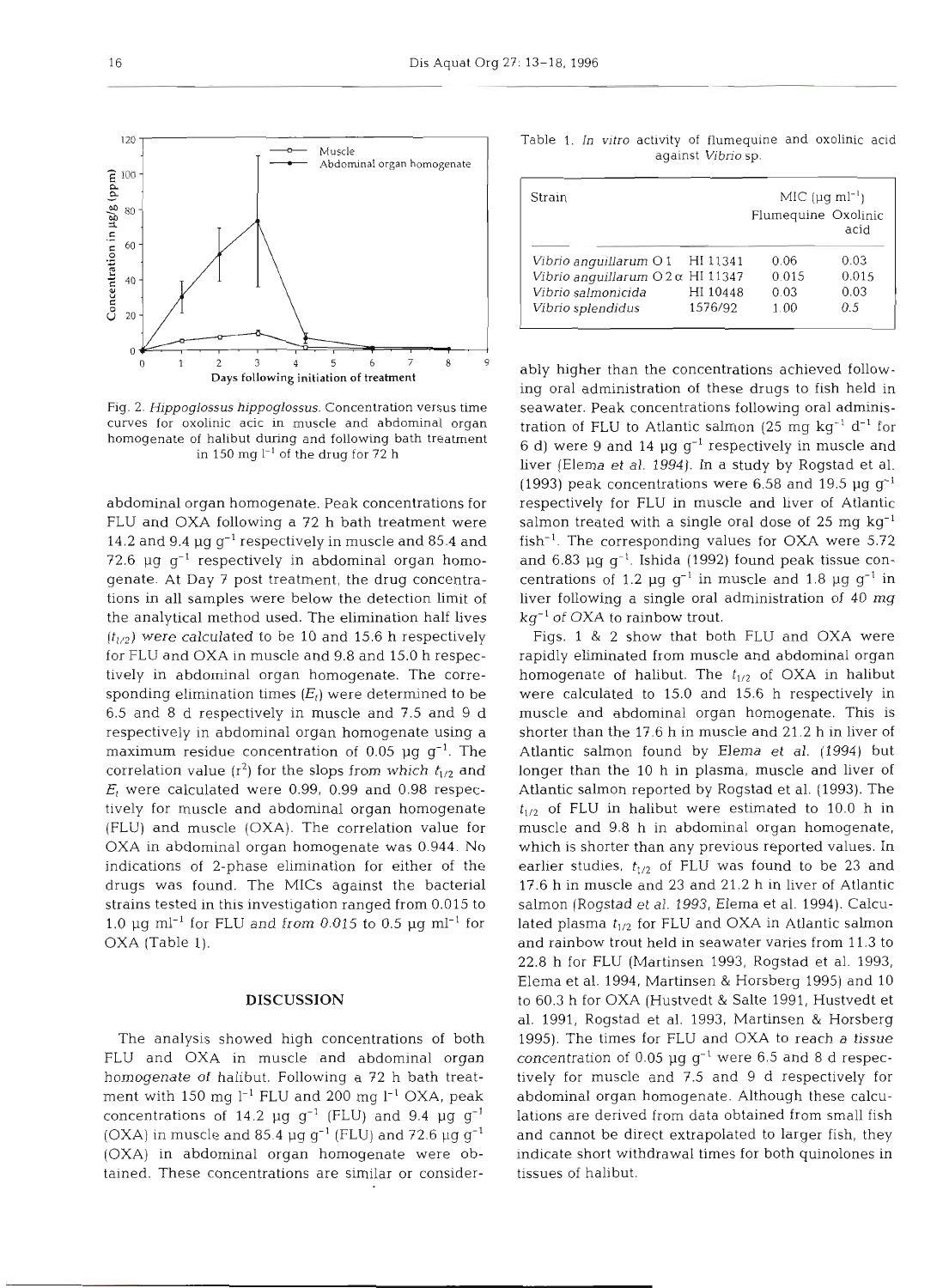The in vitro MIC-values for FLU and OXA against the bacterial strains tested ranged from 0.015 to 1.0 pg  $\text{m}$ l<sup>-1</sup> for FLU and from 0.015 to 0.5 µg ml<sup>-1</sup> for OXA (Table 1). Previous studies report MIC's of FLU and OXA against strains of Aeromonas salmonicida, Vibrio salmonicida, V. anguillarum and Yersinia ruckeri to range from 0.005 to 0.5  $\mu$ g ml<sup>-1</sup>, and most of the strains had MICs of  $< 0.1$  µg ml<sup>-1</sup> (Barnes et al. 1990, Martinsen et al. 1992, Martinsen 1993). According to the guidelines proposed by Tsoumas et al. (1989), a bacterium is susceptible to FLU and OXA if the in vitro MIC is  $< 0.0625$  µg ml<sup>-1</sup> and moderately susceptible when the MIC is within the range of  $0.125$  to  $0.5 \mu$ g ml<sup>-1</sup>. With a MIC of  $\geq$ 1.0 µg ml<sup>-1</sup> a strain is classified as resistant. Using this guideline, 3 of 4 strains examined were susceptible to OXA and one was moderately susceptible whereas 2 strains were susceptible to FLU, one was moderately susceptible and one was resistant. Standard oral therapy with FLU to fish in Norway is 25 mg kg<sup>-1</sup> d<sup>-1</sup> for 5 to 8 d and 40 mg kg<sup>-1</sup> d<sup>-1</sup> for 5 to 8 d for OXA. The results from this investigation show that bath treatment using FLU and OXA at concentrations of 150 and 200 mg  $l^{-1}$  respectively for 72 h maintained muscle levels in excess of an MIC-value of  $0.0625$   $\mu \mathrm{g}\,\, \mathrm{ml}^{-1}$  for at least 6.5 d for FLU and 8 d for OXA. The corresponding values were 7.5 and 9 d respectively for FLU and OXA in abdominal organ homogenate.

When a drug is added to water, there are several possible absorption routes. Absorption of drugs through the gills is assumed to be of major importance whereas absorption through the skin is of relatively little significance (Parry 1966). In seawater drugs can be absorbed via the intestine as a result of the fish drinking the surrounding medium (Motais & Garcia-Romeu 1972). Bergsjø & Bergsjø  $(1978)$  showed that the uptake of sulphadimidine and sulphanilamide in rainbow trout was higher from salt water at pH 8.0 than from fresh water at pH 8.0. This indicates a supplementary absorption from the gut. However, the absorption rate of FLU and OXA measured in this investigation is very slow compared to the absorption rate of FLU in fish held in freshwater (O'Grady et al. 1988, Hiney et al. 1995). This indicate the presence of factors inhibiting absorption in seawater. An 18 min treatment in a freshwater bath with a FLU concentration of 25 mg  $l^{-1}$  and a pH of 6.5 gave peak muscle concentrations of 14 and 18.5 pg g-' in **2** groups of Atlantic salmon smolt (Hiney et al. 1995). O'Grady et al. (1988) obtained serum levels of approximately 5  $\mu$ g ml<sup>-1</sup> of FLU in Atlantic salmon smolts following bath treatment in a 100 mg  $l^{-1}$  freshwater solution of pH 8.0 for 30 min. In the same investigation it was shown that the absorption rate of FLU in brown trout Salmo trutta and Atlantic salmon smolts was highly dependent on pH and the presence of calcium ions  $(Ca^{2+})$  in the solution. A progressive decline in uptake occurred when pH was increased from 6.5 to 8 and the  $Ca^{2+}$  level in the solution was raised from 0 to 75 mg  $l^{-1}$  At higher Ca<sup>2+</sup> levels the decrease in FLU absorption was less pronounced. Recent research has also shown that the concentration of magnesium  $(Mq^{2+})$  ions found in seawater have marked effect on both the antibacterial activity and uptake of various antibacterials by fish (Lunestad & Goksøyr 1990, Barnes et al. 1995, Pursell et al. 1995). Seawater contains approximately 10 and 54 mM respectively of Ca<sup>2+</sup> and Mg<sup>2+</sup> ions and has a pH of approximately 8.0. The unfavourable conditions for FLU and OXA absorption in seawater compared to freshwater may explain the large differences in the absorption rates obtained in this study and the studies by O'Grady et al. (1988) and Hiney et al. (1995).

Excluding the measurements of OXA in abdominal organ homogenate after 72 h, Figs. 1 & 2 show that the fish to fish variation in drug concentration is small. From plasma data obtained in a multiple dose study with oral administration of FLU to healthy Atlantic salmon much higher % standard deviations of 25 to 65% could be calculated (Elema et al. 1994). These results indicate that the fish to fish variation is smaller using bath treatment compared to oral administration. In commercial conditions the feeding response will be via an infected population where it is reasonable to predict that the extent of fish-to-fish variation will be even greater than that calculated from data obtained by Elema et al. (1994). In addition to the low fish-to-fish variation in tissue concentrations a second advantage of bath treatment is that fish do not need to be actively feeding in order to receive therapeutic tissue levels.

#### **CONCLUSION**

In summary this study shows that bath treatment using FLU and OXA is an alternative to oral administration as a chemotherapeutic method in the control of bacterial infections in small halibut. Both FLU and OXA were absorbed in sufficient amounts to achieve and maintain tissue levels greater than the in vitro MIC values for susceptible pathogens for at least 6.5 d. Provided that oxygenation is adequate, it is possible to treat a large number of fish in a comparatively small volume of water. The procedure is simple and allows the user to dispose of and destroy the remains of the drugs in a controlled manner. Due to environmental aspects and the large amount of drug needed for the treatment, this technique is however not suitable for sea cage application. Further research is needed to evaluate the maximim size of halibut suitable for bath treatment.